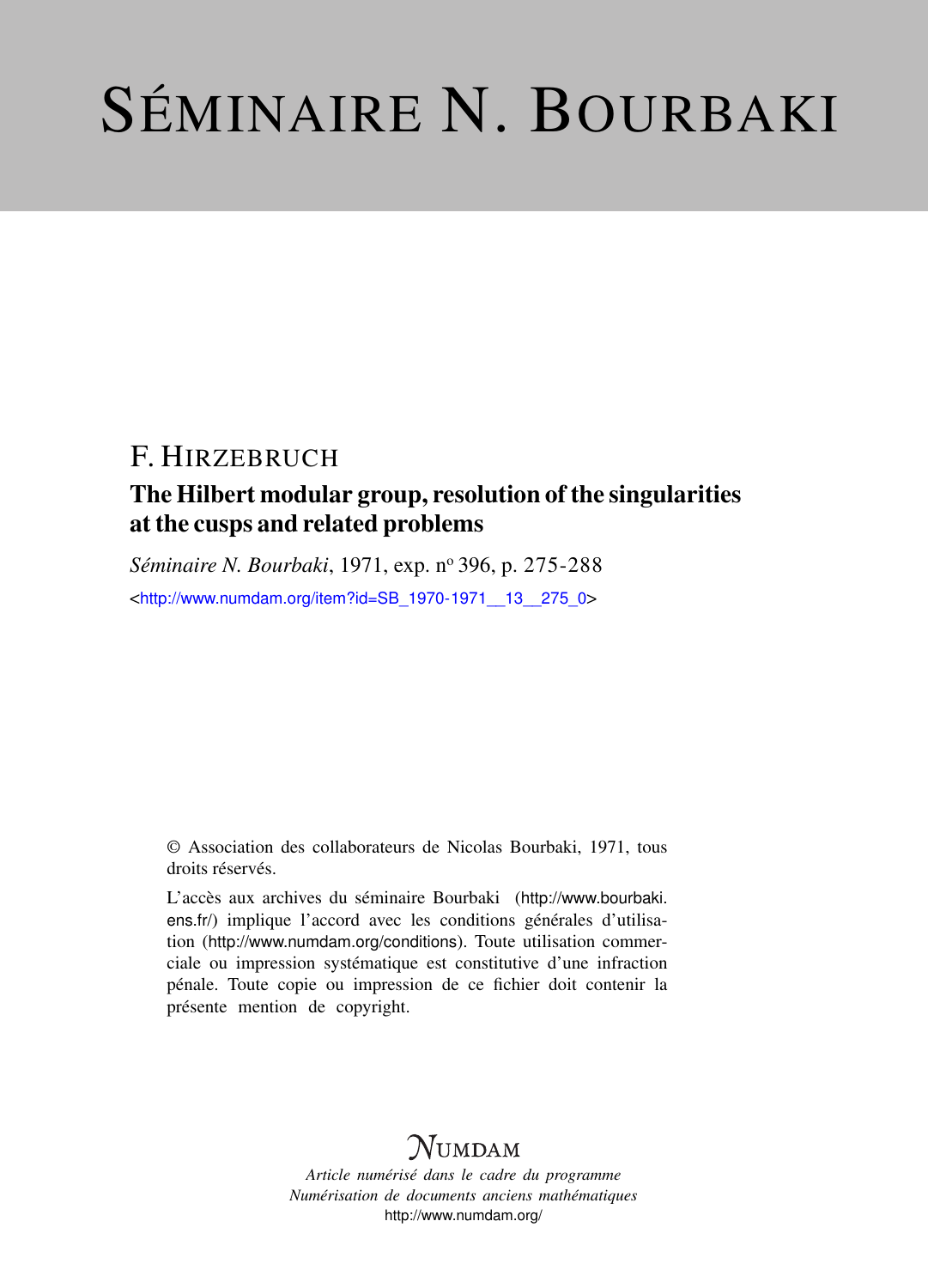## THE HILBERT MODULAR GROUP, RESOLUTION OF THE SINGULARITIES AT THE CUSPS AND RELATED PROBLEMS

#### by F. HIRZEBRUCH

#### § 1. The Hilbert modular group and the cusps.

Let  $k$  be a real quadratic field over  $\phi$  and  $o$  the ring of algebraic integers in  $k$ . Let  $x \mapsto x'$  be the non-trivial automorphism of  $k$ . The Hilbert modular group

(1) 
$$
SL_2(\underline{o}) = \{(\begin{array}{cc} a & b \\ c & d \end{array}) | a, b, c, d \in \underline{o}, ad - bc = 1\}
$$

acts on  $H \times H$  where  $H$  is the upper half plane of  $C$ :

$$
\begin{pmatrix} a & b \\ c & d \end{pmatrix} \begin{pmatrix} z_1, z_2 \end{pmatrix} = \begin{pmatrix} \frac{az_1 + b}{cz_1 + d}, \frac{a^2 z_2 + b^2}{c^2 z_2 + d^2} \end{pmatrix}.
$$

The group  $G = SL_2(\Omega)/\{1,-1\}$  acts effectively. For a description of a fundamental domain of G, see Siegel [13].

For any point  $x \in H \times H$ , the isotropy group  $G_x \subseteq G$  is finite cyclic. The singular points of the complex space  $H \times H/G$  correspond bijectively to the finitely many conjugacy classes of maximal finite cyclic subgroups in G . Their number has been determined by Prestel  $[12]$  (see also Gundlach  $[7]$ ). If, for example,

 $D \equiv 1$  (4),  $D \not\equiv 0$  (3),  $D > 5$ , D square free,  $k = Q(\sqrt{D})$ , then there are  $h(-D)$  singular points of order 2 and  $h(-3D)$  singular points of order 3 where  $h(a)$  denotes the ideal class number of  $\phi(\sqrt{a})$ . (Assume a to be square free.)

G acts on the projective line  $k \cup \{\infty\}$  by

$$
x \mapsto \frac{ax + b}{cx + d}.
$$

There are finitely many orbit classes. The elements of  $(k \cup {\lbrace \infty \rbrace})/G$  are called cusps. They correspond bijectively to the ideal classes of  $Q$ . If  $x = \frac{m}{n}$  (where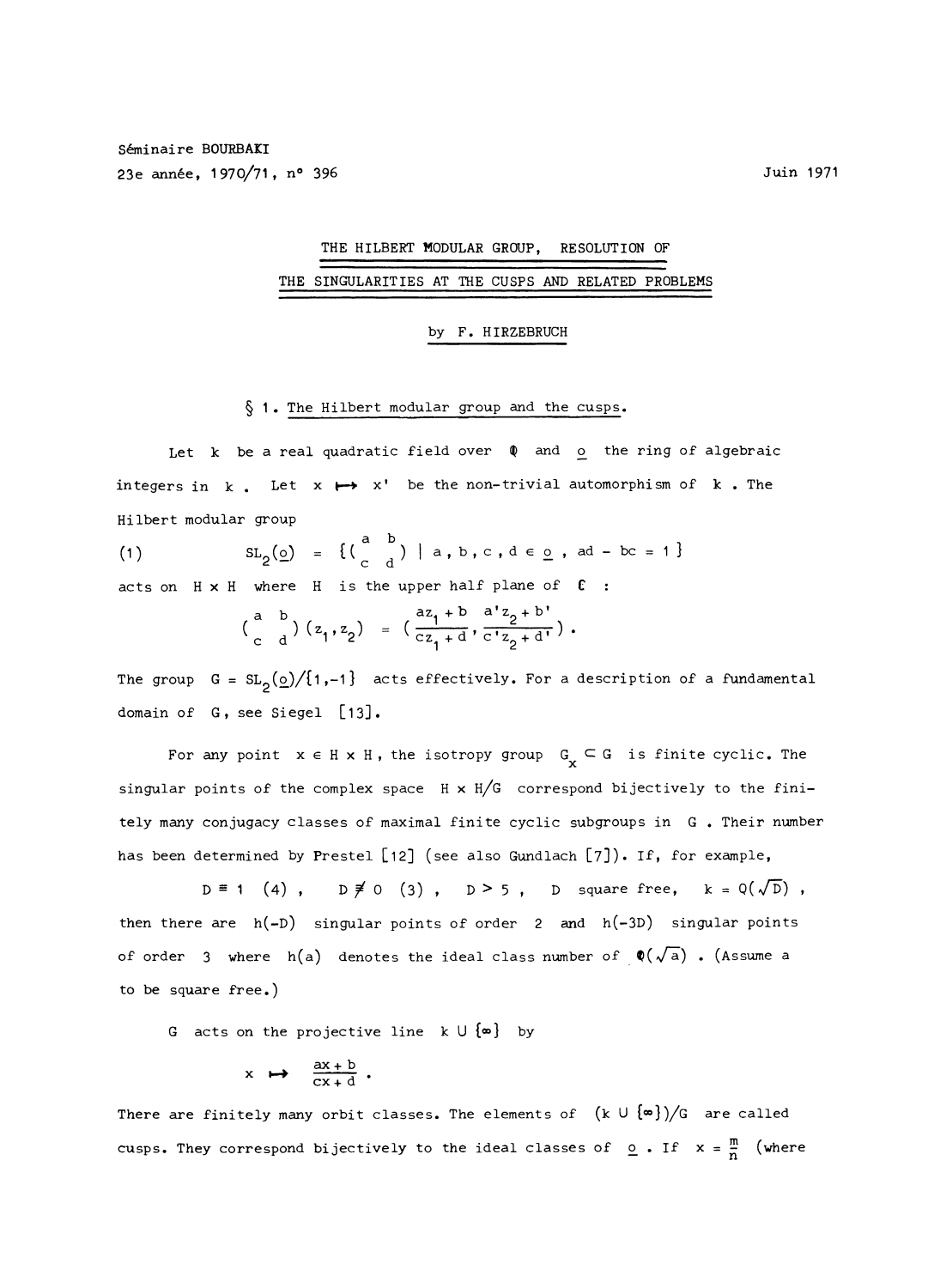$m$ ,  $n \in o$  ) belongs to a certain orbit, then  $(m,n)$  is a corresponding ideal. We denote by C the group of ideal classes in o . (The principal ideals represent the unit element of  $C.$  H x H/G can be compactified by adding finitely many points, namely the cusps. The resulting space

$$
\overline{H \times H/G} = (H \times H/G) \cup C
$$

is a compact algebraic surface (compare Gundlach [5]) with isolated singularities (the quotient singularities, as explained above, and the finitely many cusps). We wish to resolve the singularities. This is well-known for the quotient singularities (see, for example,  $[9]$   $\S$  3.4). Object of this lecture is to do it for the cusps. For this we have to study the neighborhood of a cusp x in  $\overline{H \times H/G}$  and the local ring at x .

We sometimes denote a cusp and a representing element  $\frac{m}{n}$   $(m, n \in \Omega)$  by the same symbol  $x$ . Let  $G_x = \{y \mid y \in G, yx = x\}$ . We cannot, in general, transform  $x = \frac{m}{n}$  to  $\infty$  by an element of G, but it can be done by a matrix A with coefficients in  $k$ . Put  $a = (m,n)$ . Then, following Siegel [13], we take

(2) 
$$
A = \begin{pmatrix} m & u \\ n & v \end{pmatrix} \in SL_2(k)/\{1,-1\}
$$

where  $u, v \in \underline{a}^{-1}$  (fractional ideal) and define

 $G_v^{\infty} = A^{-1} G_v A$ .  $(3)$ 

Then

(4) 
$$
G_x^{\infty} = \left\{ \begin{pmatrix} \epsilon & w \\ 0 & \epsilon^{-1} \end{pmatrix} | w \in \underline{a}^{-2} \right\} / \{1, -1\}
$$

where  $\epsilon$  is a unit of  $k$  . $^{'}$ If we agree to consider a matrix always as a projective transformation, then

(5) 
$$
\mathcal{G}_{\mathbf{x}}^{\bullet} = \{(\begin{array}{c} \mathbf{c}^{\mathbf{c}} & \mathbf{w} \\ 0 & 1 \end{array}) \mid \mathbf{c} \text{ unit, } \mathbf{w} \in \underline{a}^{-2}\}.
$$

The group U of positive units of k is infinite cyclic. Let  $e_{0}$  be the generator with  $e_0 > 1$ . It is called the fundamental unit. Let  $U^+$  be the group of totally positive units, i.e.

$$
U^{\dagger} = \{\ \epsilon \mid \epsilon \in U \ , \ \epsilon \geq 0 \ , \ \epsilon' \geq 0 \} .
$$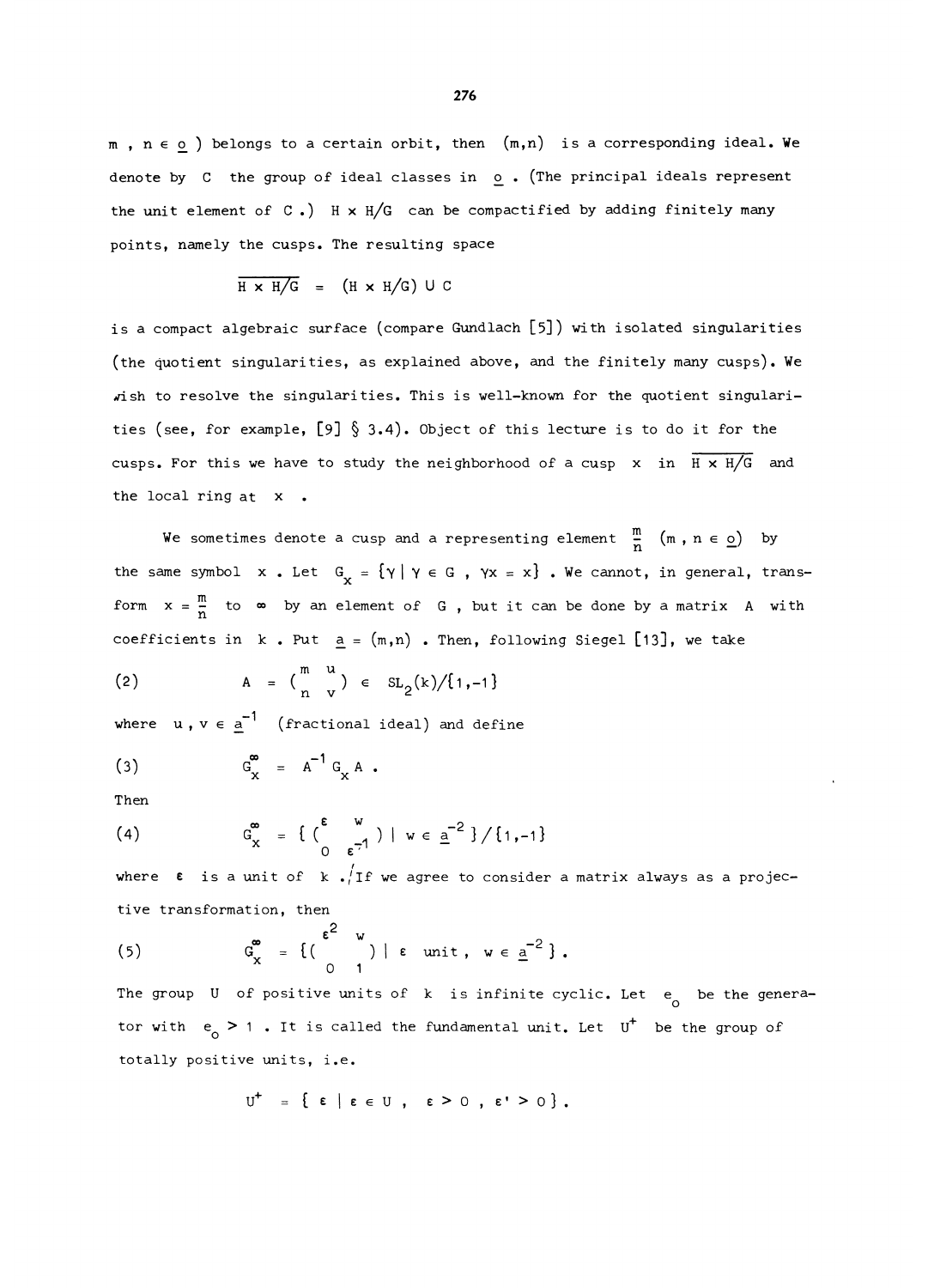Equation (5) is a motivation to study data  $(M, V)$  where :

- 1) M is a  $2$ -module of rank 2 contained in  $k$  ;
- (6) 2) V is a subgroup  $\neq \{1\}$  of the group  $U_{M}^{+}$  of totally positive units which leave **M** invariant under multiplication (as is well-known  $U_w^+ \neq \{1\}$ ).

Given the data (6) we have a group

(7) 
$$
\{(\begin{array}{c} \epsilon & w \\ 0 & 1 \end{array}) \mid \epsilon \in V, w \in M \}.
$$

In analogy to (4) such groups occur for cusps which are singular points of the compactified orbit spaces F of more general discontinuous groups acting on H x H (subgroups of finite index of certain finite extensions of G). In (4) we have  $M = \underline{a}^{-2}$  and  $V = U^2$  and  $U_M^+ = U^+$ .

Data  $(M, V)$  as in  $(6)$  determine a torus bundle X over the circle :

(8) 
$$
V \simeq \pi_1(S^1)
$$
,  $(M \otimes_{\mathbb{Z}} R)/M = \text{Torus}$ 

 $\pi_1(s^1)$  acts on the torus. X is associated to the universal cover of  $s^1$  . The following proposition seems to be well-known. I know it from J.-P. Serre. It follows, for example, from the information given in [5].

PROPOSITION.- If a cusp with data  $(M, V)$  is singular point of an algebraic surface F (see above), then its neighborhood boundary is the torus bundle X defined by (8). (For "neighborhood boundary" see, for example, [10].)

The local ring for a cusp  $(M, V)$  was described by Gundlach [5]. Let  $M^{\circ} \subset R^2$  be the Z-module of all  $x \in R^2$  such that

(9) 
$$
x_1 w + x_2 w' \in \mathbf{Z}
$$
 for all  $w \in M$ .

 $M^O$  has rank 2. We have by (9) a bilinear pairing

 $B : M^{\circ} \times M \rightarrow \mathbb{Z}$ .

V acts on B such that  $B(\epsilon x, w) = B(x, \epsilon w)$  for  $\epsilon \in V$ ,  $x \in M^{\circ}$ ,  $w \in M$ .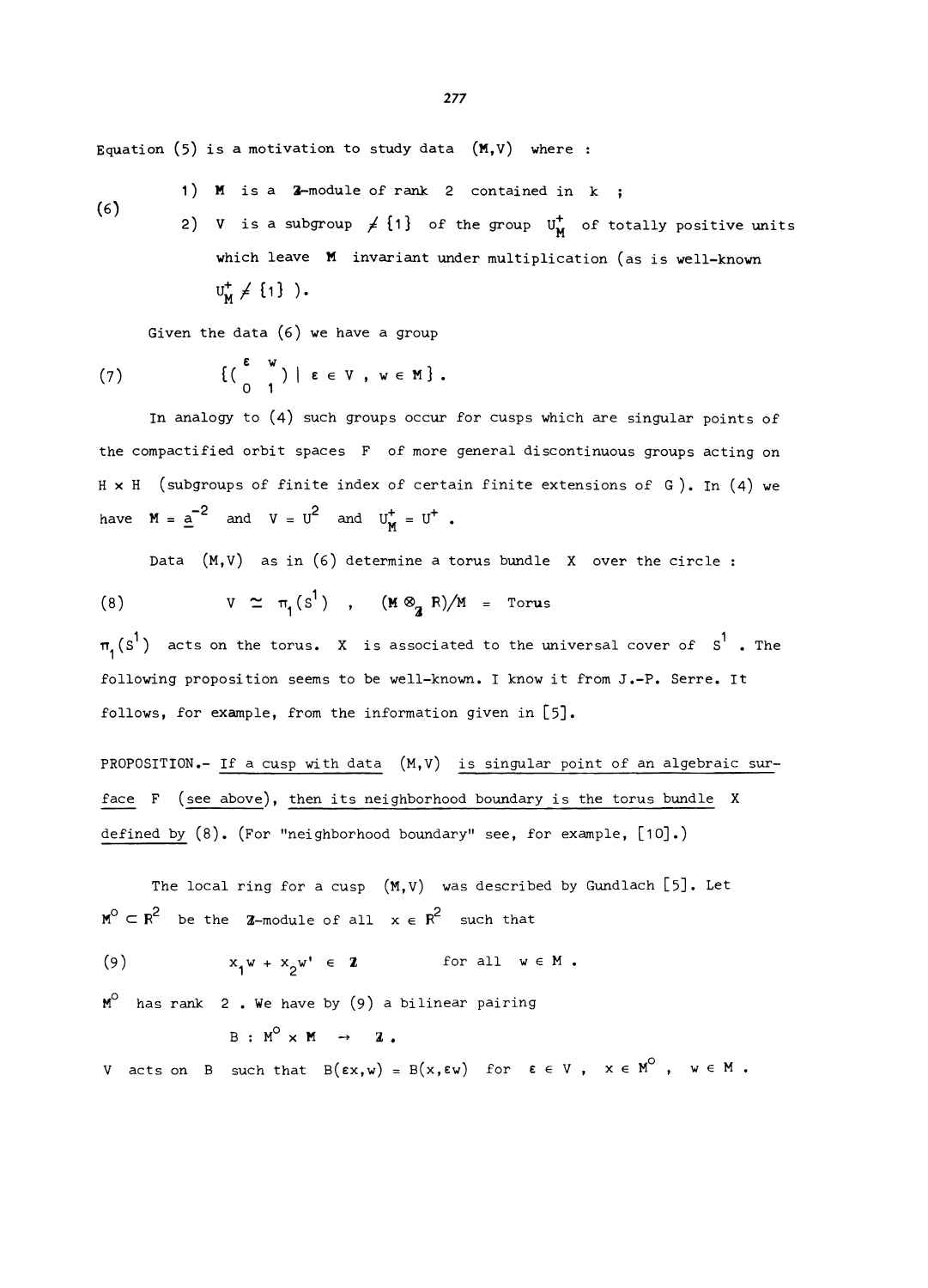PROPOSITION.- The local ring for the cusp (M,V) consists of all "convergent" Fourier series

(10) 
$$
f(z_1, z_2) = \sum_{x \in M^0} a_x e^{\frac{2 \pi i (x_1 z_1 + x_2 z_2)}{2}}
$$

where  $a_x \neq 0$  only if both  $x_1 > 0$  and  $x_2 > 0$  or  $x = 0$ , and where  $a_{\varepsilon x} = a_x$ for  $\varepsilon \in V$ . "Convergent" means that f converges for  $Im(z_1)$ .  $Im(z_2) > c$  where c is a constant depending on f .

#### § 2. Binary indefinite quadratic forms.

Let M be a 2-module of rank 2 contained in k. The function

(11) 
$$
w \mapsto ww' = N(w)
$$
 (norm of w)

is a quadratic form  $M \rightarrow \mathbb{Q}$  which is indefinite and does not represent 0. We orient M by the basis  $(\beta_1,\beta_2)$  of M with  $\beta_1\beta_2' - \beta_2\beta_1' \geq 0$ .

We now study oriented 2-modules M of rank 2 and quadratic forms

 $f : M \rightarrow Q$ 

which are indefinite and do not represent 0. No specific field k is given.

We call  $(M_1, f_1)$  and  $(M_2, f_2)$  equivalent if there exists an isomorphism  $M_1 \rightarrow M_2$  of oriented Z-modules which carries  $f_1$  in tf<sub>2</sub> where t is a positive rational number.

Every  $(M, f)$  is equivalent to a quadratic form

 $g : \mathbf{Z} \times \mathbf{Z} \rightarrow \mathbf{Z}$ 

where  $\mathbf{Z} \times \mathbf{Z}$  is canonically oriented and such that for  $(u,v) \in \mathbf{Z} \times \mathbf{Z}$ 

 $g(u,v) = au^2 + buv + cv^2$  $(12)$ 

with  $(a,b,c) = 1$ . Then  $b^2 - 4ac$  is called the discriminant of f. It depends only on the equivalence class of f and is a positive integer which is not a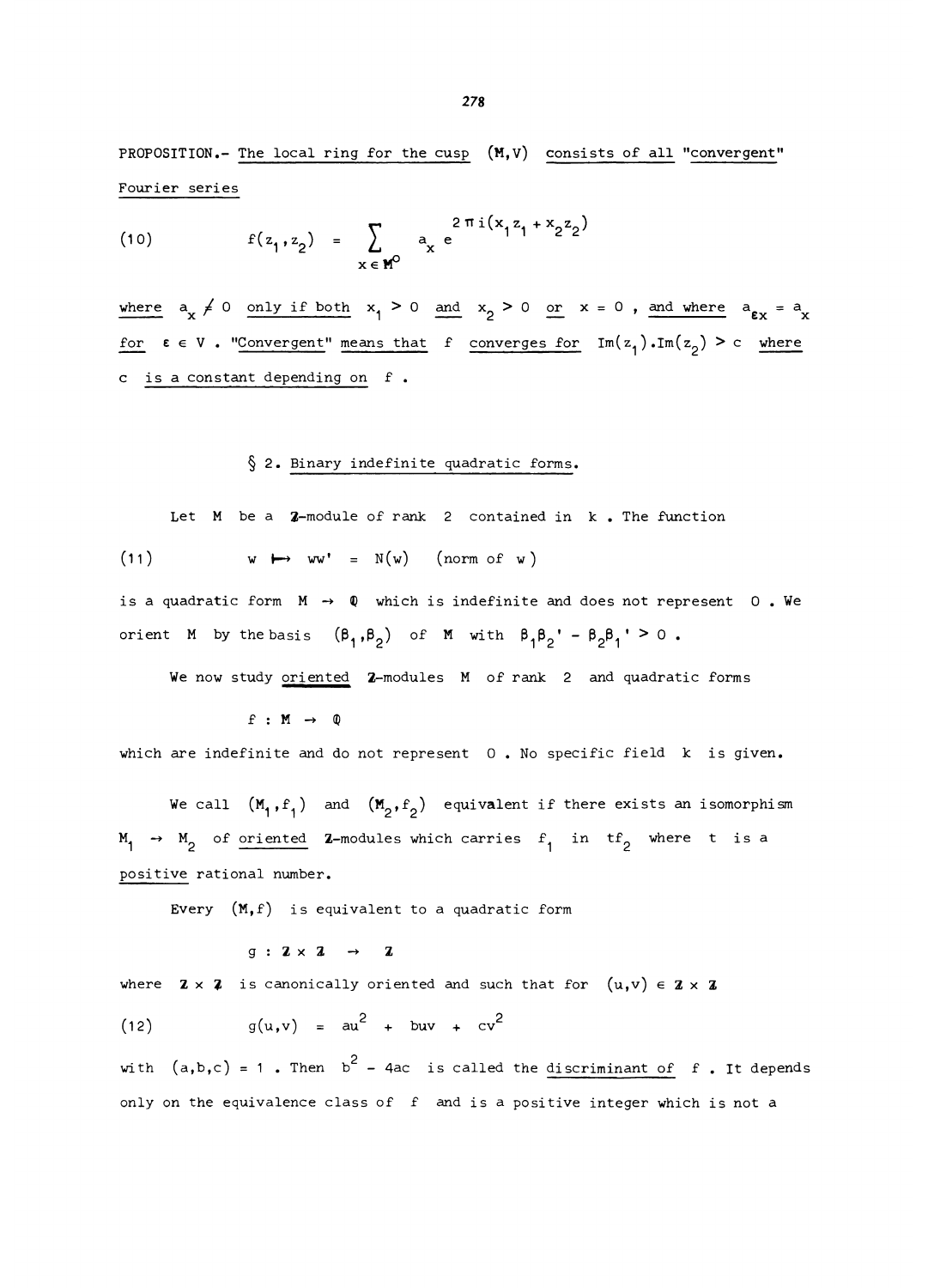perfect square. The real number

$$
r_1 = \frac{-b + \sqrt{b^2 - 4ac}}{2a}
$$
, where  $\sqrt{b^2 - 4ac} > 0$ ,

is called the first root of g.

We take the unique continued fraction

$$
r_1 = a_1 - \frac{1}{a_2} - \frac{1}{a_3} - \frac{1}{a_4} - \frac{1}{a_5}
$$

where  $a_i \in \mathbb{Z}$  and  $a_i \geq 2$  for  $j \geq 1$ . A continued fraction will be denoted by  $[a_1,a_2,a_3,\ldots]$  . Since  $r_1$  is a quadratic irrationality its continued fraction is periodic from a certain point on. Let  $(b_1, \ldots, b_n)$  be its primitive period  $(b_i \ge 2)$  . Observe that the period (2) cannot occur because  $[2,2,...] = 1$  is rational.

A sequence of integers  $(b_1,\ldots,b_p)$  with  $b_j \geq 2$  is called a period of length p , two periods are equivalent if they can be obtained from each other by a cyclic permutation. Such an equivalence class is called a cycle. A cycle is primitive if it is not obtainable from another cycle by an "unramified covering" of degree > 1. Cycles are denoted by  $((b_1,...,b_p))$ . Thus  $((2,3))$  is primitive, but  $((2,3,2,3))$  is not.  $((b_1,...,b_p))^m$  means the m-fold cover of  $((b_1,...,b_n))$ . For example  $((2,5))^3 = ((2,5,2,5,2,5))$ .

THEOREM.- The primitive cycle of the first root depends only on the equivalence class of (M,f) . If we associate to each (M,f) this primitive cycle, we obtain a bijective map from the set of equivalence classes of quadratic forms (M,f) to the set of all primitive cycles (where  $((2))$  is excluded).

This theorem is a suitable modification of classical results. It is related to Gauss' reduction theory of quadratic forms [3]. The continued fractions had to be modified also, but all relevant theorems in Perron [11] can be taken over.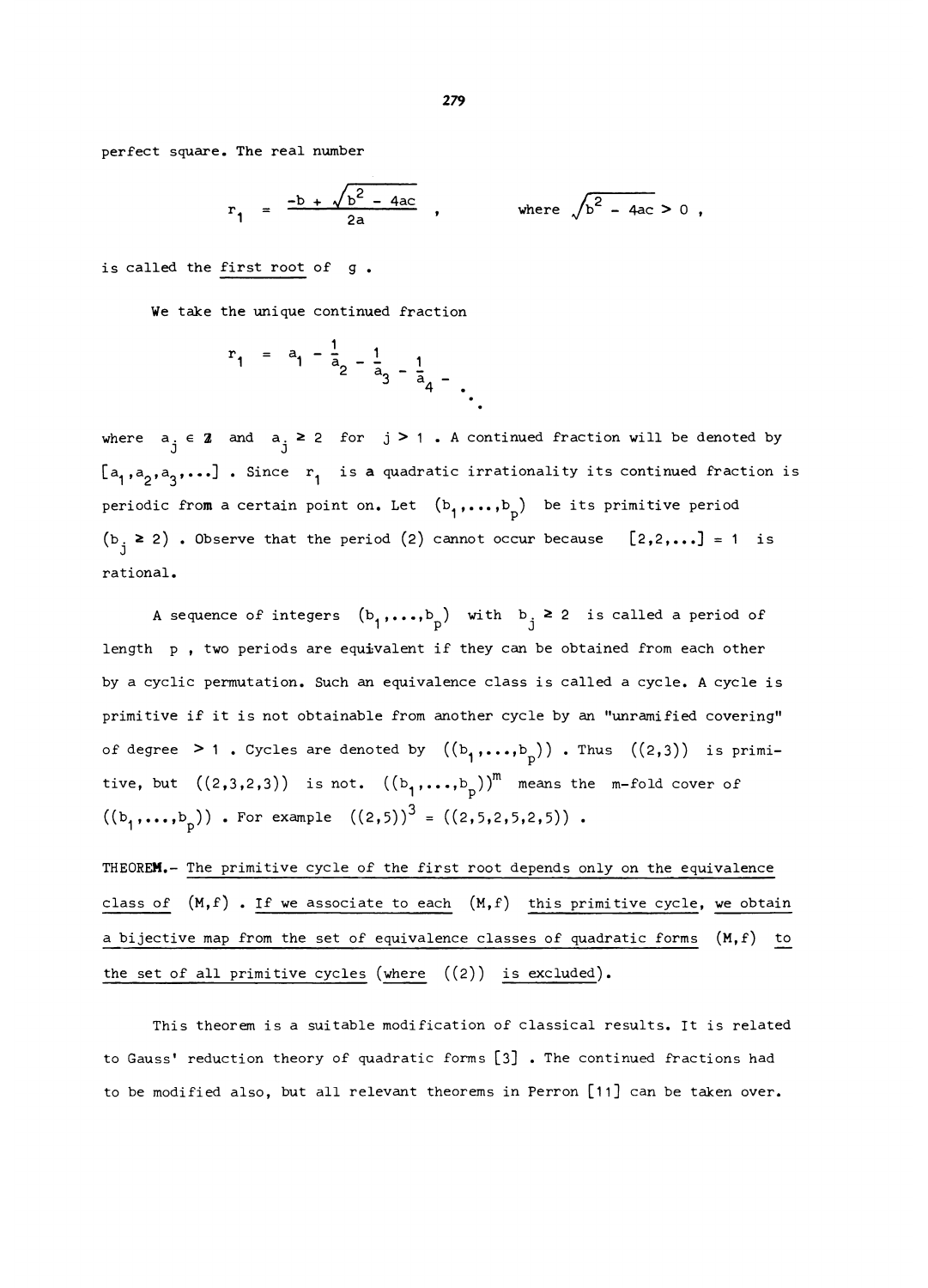To simplify notations we shall indicate a cycle by

$$
|s_1, t_1|s_2, t_2|s_3, t_3| \dots
$$

where  $s_i$  is the number of two's occuring in the corresponding position and where J  $t_i \geq 3$ . For example,

$$
((2,2,2,2,3,3,2,5)) = |4,3|0,3|1,5|.
$$

Let k be a real quadratic field over Q and d its discriminant; it is the discriminant of the quadratic form (11) defined over the module  $\circ \subset k$ . If a > 0 (square free) and  $k = Q(\sqrt{a})$ , then

$$
d = 4a
$$
 if  $a \equiv 2, 3 \mod 4$   
 $d = a$  if  $a \equiv 1 \mod 4$ .

Let  $C$  be as before the group of ideal classes of  $\circ$  and  $C^+$  the group of ideal classes with respect to strict equivalence (for which an ideal is equivalent 1 if it is principal with a totally positive generator). We have  $|C^+|:|C| = 2$  or 1 depending on whether the fundamental unit e is totally positive or not. The order of C is the class number  $h(a)$  for  $k = \phi(\sqrt{a})$ . If the discriminant of k is d, then  $C^+$  is via (11) in one-to-one correspondence with the set of equivalence classes of quadratic forms (M,f) with discriminant d .

Don Zagier (Bonn) has written a computer program which puts out (the finitely many) primitive cycles for a given discriminant. For d = 257 the primitive cycles are

- $a)$  $|0,3|14,3|0,17|$
- b)  $|2,3|$  6,5|0, 9|

 $|0,5|$  6,3|2, 9|.  $c)$ 

For  $d = 4.79$  the primitive cycles are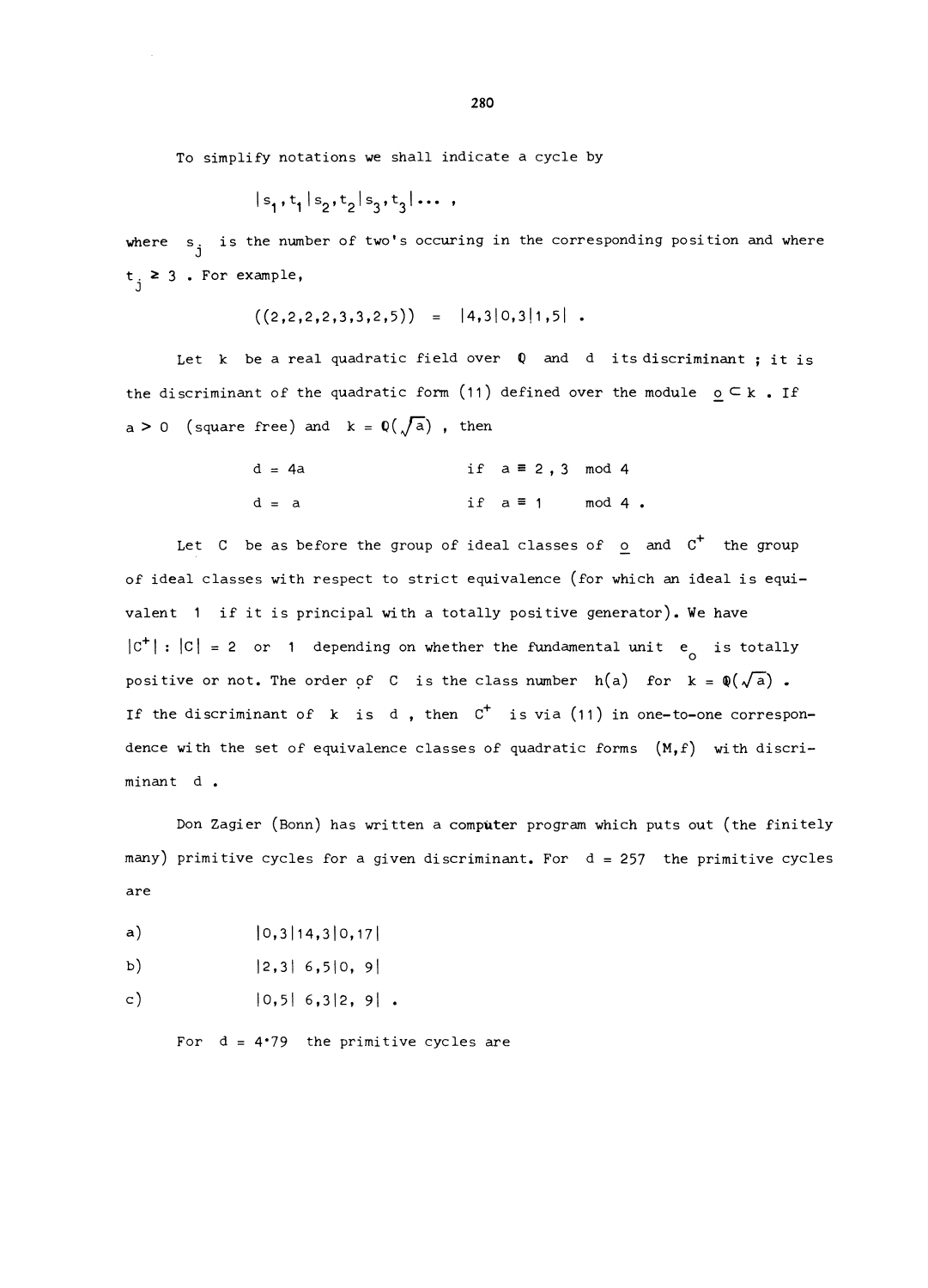$|0,18|0,9|$  $\mathbf{I}$ 

 $II$  $|15, 3|6, 3|$ 

 $|2, 7|0, 3|0, 4|$ III

 $\vert$  1, 5 | 4, 3 | 0, 3 | IV

 $1, 310, 314, 51$  $\mathbf v$ 

 $|2, 4|0, 3|0, 7|$ . **VT** 

For  $k = \mathbb{Q}(\sqrt{257})$  the fundamental unit is not totally positive, the class number h(257) equals 3. For  $k = \mathbb{Q}(\sqrt{79})$  the fundamental unit is totally positive, the class number  $h(79)$  equals 3. The order of  $C^+$  is 6. The 6 quadratic forms for  $d = 4'79$  are listed by Gauss [3] Art. 187 and numbered from I to VI corresponding to our table above.

The discriminant  $d = 20$ , for example, is not the discriminant of a field k . There is one primitive cycle namely  $|3,6|$  which belongs to the module  $2\sqrt{5} \oplus 2\cdot 1$  contained in  $\mathbb{Q}(\sqrt{5})$  and the quadratic form defined on it by (11).

#### § 3. Resolution of the cusps.

An isolated singular point x of a complex space of complex dimension 2 admits a resolution by which x is blown up into a system of non-singular curves  $K_i$  . For each  $K_i$  we have the genus  $g(K_i)$  and the self-intersection number  $K_j \circ K_j$ .

The resolution is minimal (and then uniquely determined) if there is no  $K_j$ with  $g(K_i) = 0$  and  $K_i \circ K_i = -1$ . The matrix  $(K_i \circ K_j)$  is negative-definite (compare [10]).

The resolution is called cyclic if all  $g(K_i)$  are zero (i.e. all curves are rational) and if j can be assumed to run through the residue classes mod q  $(q \ge 3)$  such that  $K_{i+1}$  o  $K_j = K_j$  o  $K_{j+1}$  = 1 for all  $j \in \mathbb{Z}/q\mathbb{Z}$  (transversal intersection) and  $K_r \circ K_s = 0$  for  $r - s \neq 0, 1, -1$  . Example  $(q = 8)$  :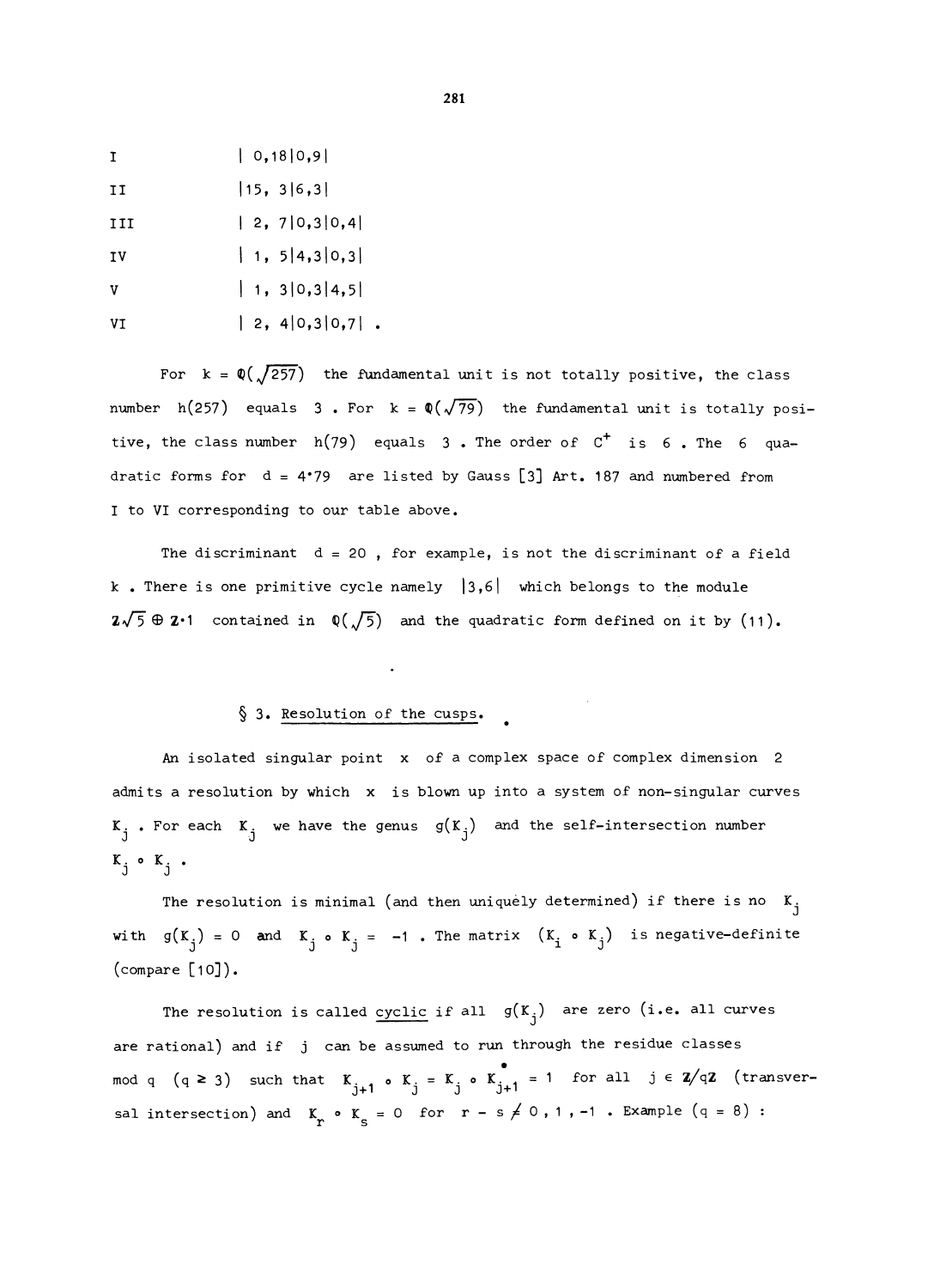

The following result is a consequence of a theorem in  $\S$  4.

THEOREM.- A cusp  $(M, V)$ , see (6), admits a cyclic resolution. M determines by (11) and the theorem in  $\S$  2 a primitive cycle c =  $((b_1, ..., b_p))$ . Put  $m = [U_M^+ : V]$  . Then  $q = pm$  and

 $((-K_1 \circ K_1, \ldots, -K_n \circ K_n)) = c^m$ .

(Exceptional cases pm = 1 or 2 . If  $c^{m} = ((b))$  or  $((b_{1},b_{2}))$  we have a cycle of 3 curves with self-intersection numbers  $-(b+3)$ , -2, -1 or  $-(b_1 + 1)$ ,  $-1$ ,  $-(b_2 + 1)$  respectively.)

The cyclic resolution is the minimal one with these exceptions which can be blown down to minimal ones looking like this :



Examples.- For  $k = \mathbb{Q}(\sqrt{a})$  with  $a \ge 1$  (square free) and G as in § 1 we have h(a) cusps (h(a) = order of the ideal class group C, see § 2). Each cusp has the Z-module  $a^{-2}$  where the ideal a represents an element of C. If a and b give the same element in C , then the Z-modules  $a^{-2}$  and  $b^{-2}$  are obtainable from each other by multiplication with a totally positive number and (as fractional ideals) represent the same element of  $C^+$  . Thus we have a homomor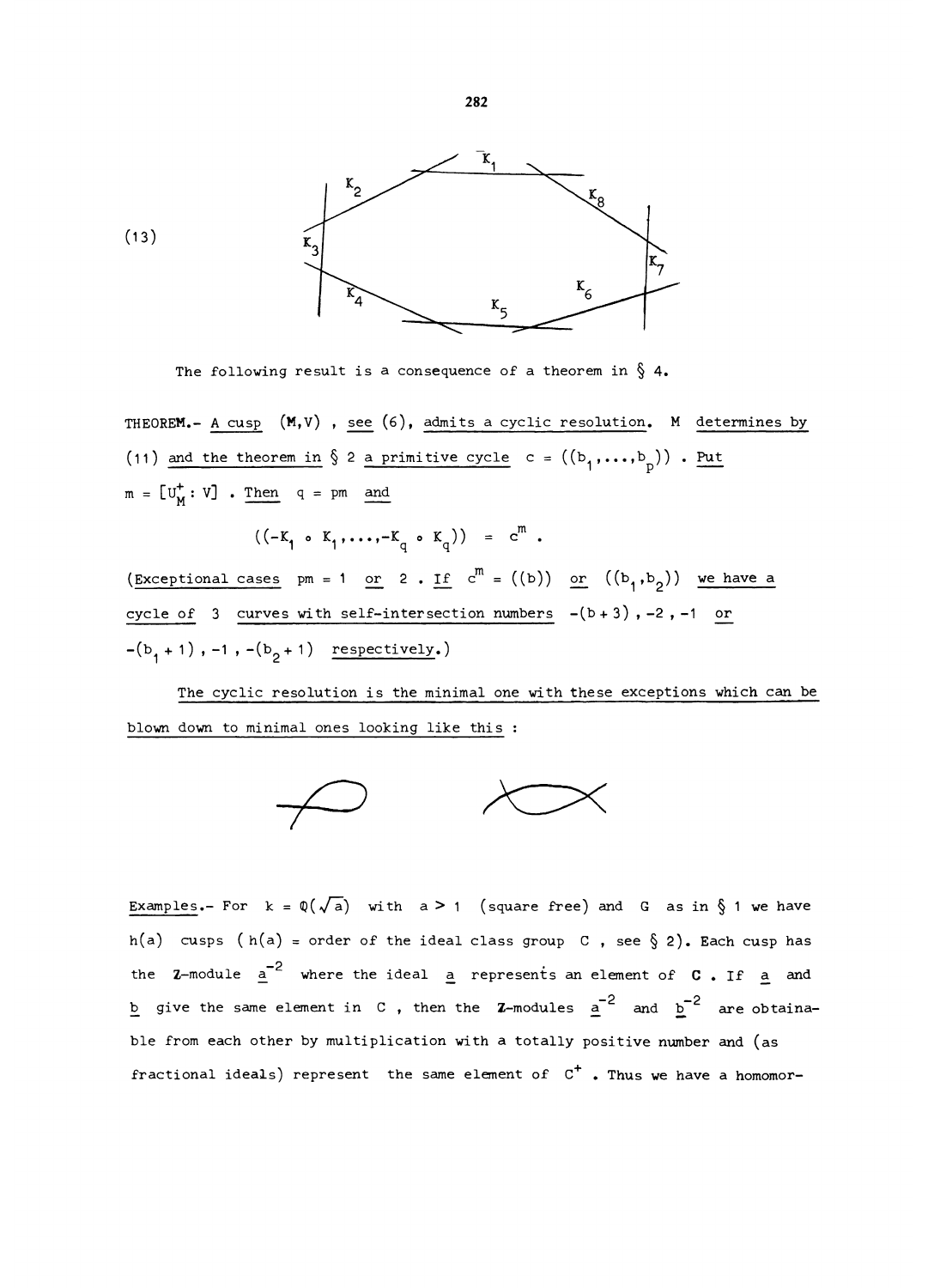phism

 $p : C \rightarrow C^+$ .

The resolution of a cusp  $x \in C$  is given by the equivalence class of the quadratic form belonging to  $\rho(x)$  or rather by its corresponding primitive cycle c  $(\S 2)$ . The cycle of the resolution is  $c^{m}$  where  $m = 2$  if the fundamental unit e of k is totally positive, otherwise  $m = 1$ . For  $k = \mathbb{Q}(\sqrt{79})$  and G as in § 1, we have three cusps. We have to analyze what are the squares in  $C^+$  and their periods. In the list of  $\S$  2 the squares are I, IV, V. The cusps IV, V give the same singularity (the periods are just reversed). They go over into each other by the permutation  $\sigma$  of the factors of  $H \times H$  (which leaves the cusp I invariant). The resolution of the cusp I looks like :



where we have indicated the self-intersection numbers. The (minimal) resolution of IV has 16 curves.

For  $k = \phi(\sqrt{257})$  we have  $C = C^+$  and  $m = 1$ . The resolutions of the three cusps are given by the primitive cycles written down in  $\S$  2.

The permutation  $\sigma$  on  $H \times H$  carries the cusp b) into the cusp c) whereas on the cusp a) it carries the curve  $K$  with self-intersection number -17 into itself, has the intersection point P of two curves of self-intersection number -2 as fixed point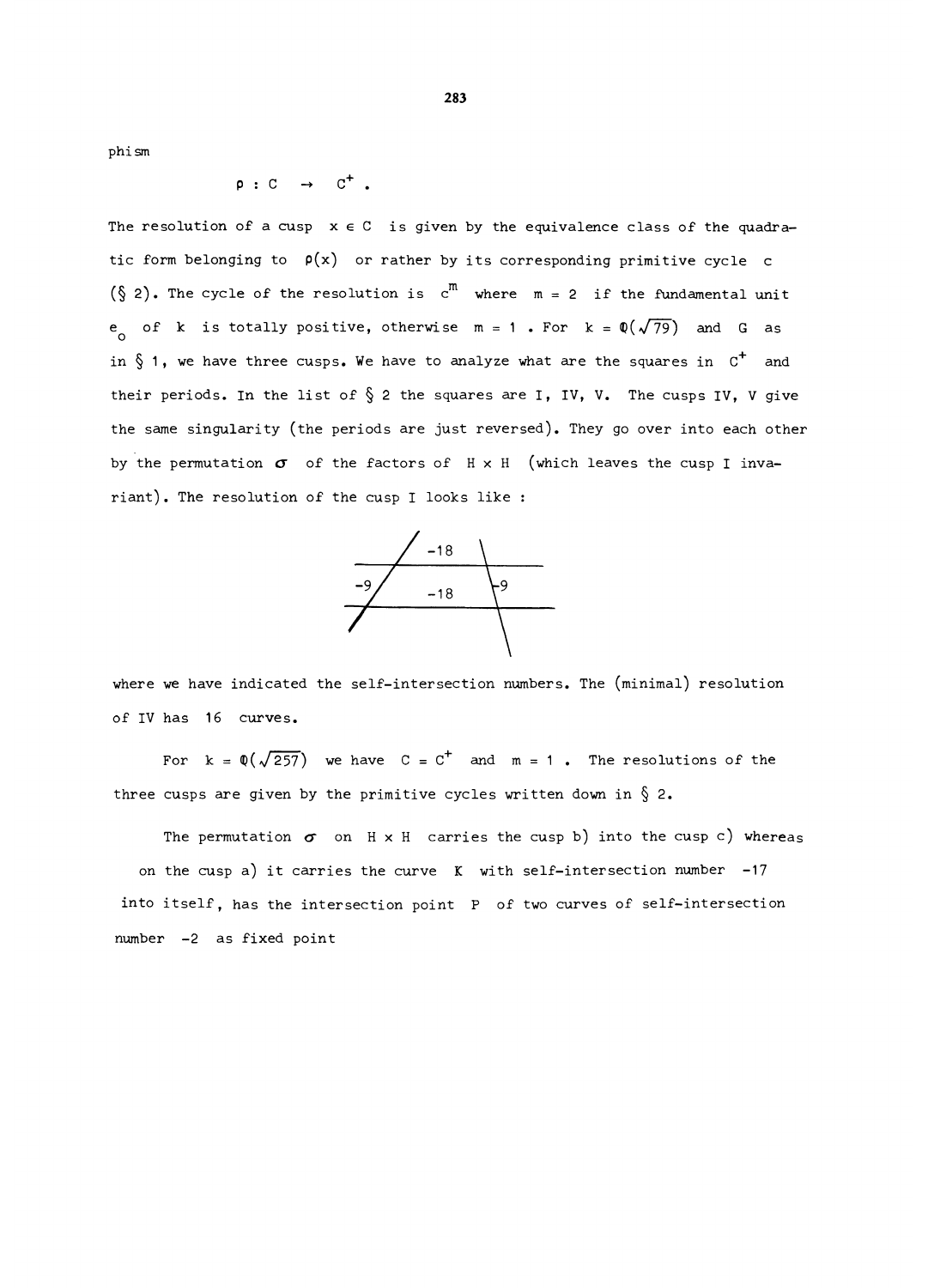

and otherwise interchanges the curves according to the symmetry of the continued fraction of a quadratic irrationality  $w$ , which is equivalent to  $-w^*$  under  $SL_2(2)$  (Theorem of Galois, see [11] § 23). The corresponding singularity of  $(\overline{H \times H/G})/\sigma$  is a quotient singularity admitting a "linear resolution"



(compare  $[9]$  § 3.4)

obtained by "dividing" the diagram (14) by  $\sigma$  and using that curves of selfintersection number -1 can be "blown down" .

284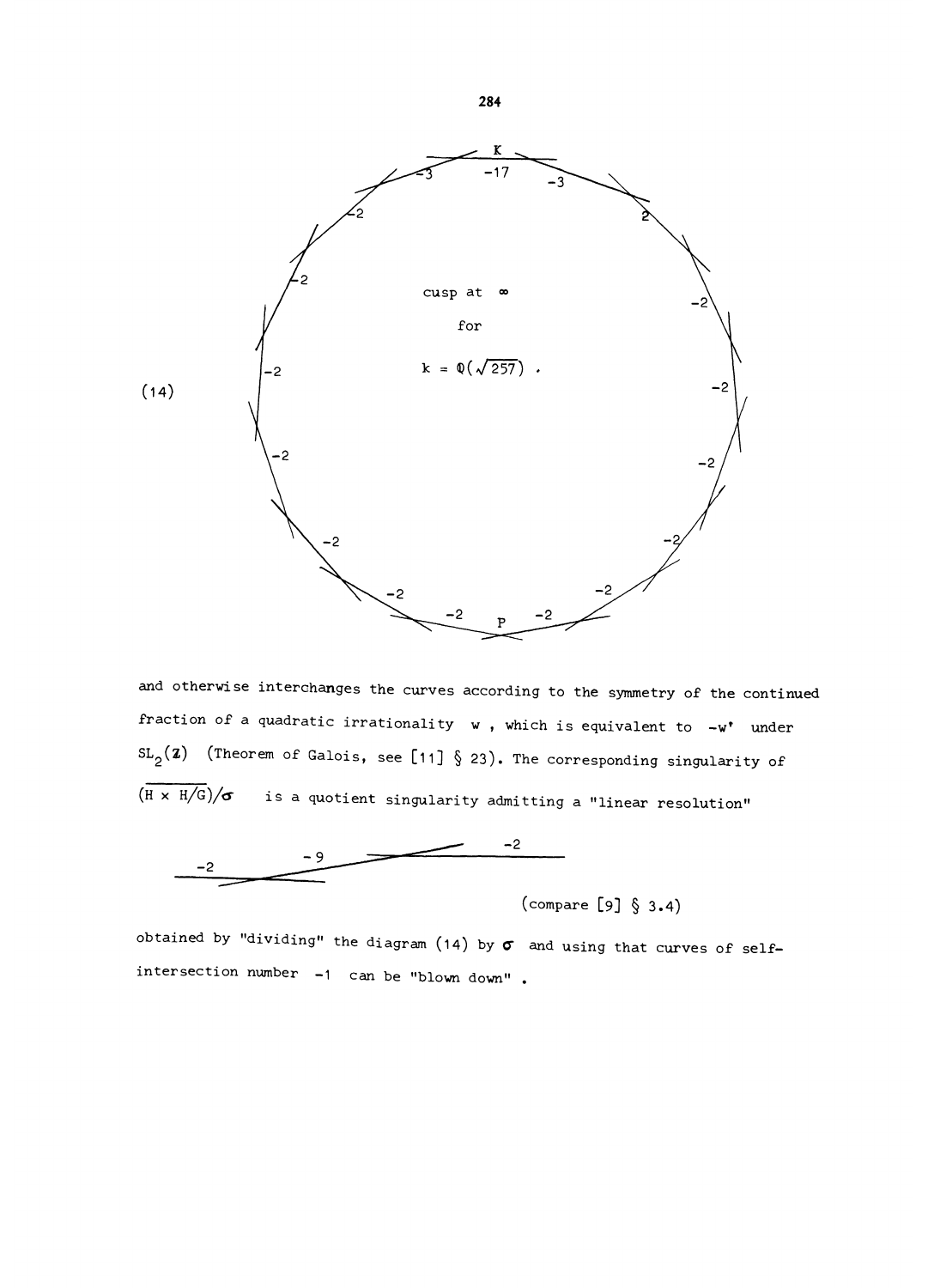#### § 4. Construction of cyclic singularities.

Let  $b_1, b_2, \ldots, b_d$   $(q \ge 3)$  be a sequence of integers  $\ge 2$  not all equal 2. For  $q = 3$  also sequences  $(a + 3, 2, 1)$  and  $(a_1 + 1, 1, a_2 + 1)$  with  $a \ge 3$  and  $a_1 \geq 3$  or  $a_2 \geq 3$  are admitted. Let j run through  $2/q2$ . Consider the matrix  $(c_{res})$ , where r, s  $\in \mathbb{Z}/q\mathbb{Z}$ , with

$$
c_{j+1,j} = c_{j,j+1} = 1
$$
,  $c_{j,j} = -b_j$ ,  $c_{rs} = 0$  otherwise.

LEMMA.- Under the preceding assumptions the matrix  $(c_{rs})$  is negative-definite.

Let k run through the integers and define  $b_k$  to be equal to  $b_i$  above if  $k \equiv j \mod q$ . We now do a construction as in [9] § 3.4. For each k take a copy  $R_k$  of  $C^2$  with coordinates  $u_k$ ,  $v_k$ . We define  $R_k'$  to be the complement of the line  $u_k = 0$  and  $R_k''$  to be the complement of the line  $v_k = 0$ .

The equations

$$
u_k = u_{k-1}^{b_k} v_{k-1}
$$
  

$$
v_k = 1/u_{k-1}
$$

give a biholomorphic map  $\varphi_{k-1} : R_{k-1}^{\prime} \rightarrow R_{k}^{\prime\prime}$ . If we make in the disjoint union  $\cup$  R<sub>k</sub> the identifications given by the  $\varphi$ <sub>k-1</sub> we get a complex manifold Y in which we have a string of compact rational curves  $S_k$  non-singularly imbedded.  $S_k$  is given by  $u_k = 0$  "in the k-th coordinate system" and by  $v_{k-1} = 0$  in the  $(k-1)-th$  coordinate system. S<sub>k</sub>, S<sub>k+1</sub> intersect in just one point transversally.  $S_i$ ,  $S_k$  (i < k) do not intersect, if  $k - i \neq 1$ . The self-intersection number  $S_k$  o  $S_k$  equals  $-b_k$ . The complex manifold Y admits a biholomorphic map  $T : Y \rightarrow Y$  which sends a point with coordinates  $u_k$ ,  $v_k$  in the k-th coordinate system to the point with the same coordinates in the  $(k+q)-th$  coordinate system, thus  $T(S_k) = S_{k+q}$ . The main point is the existence of a tubular neighborhood  $Y^{\circ}$ of  $\cup s_k$  on which the infinite cyclic group  $z = \{T^n \mid n \in \mathbb{Z}\}\$  operates freely such that  $Y^0/Z$  is a complex manifold in which q rational curves  $K_1 \cup ... \cup K_q = \cup S_k / Z$  are embedded. Their intersection behaviour is given by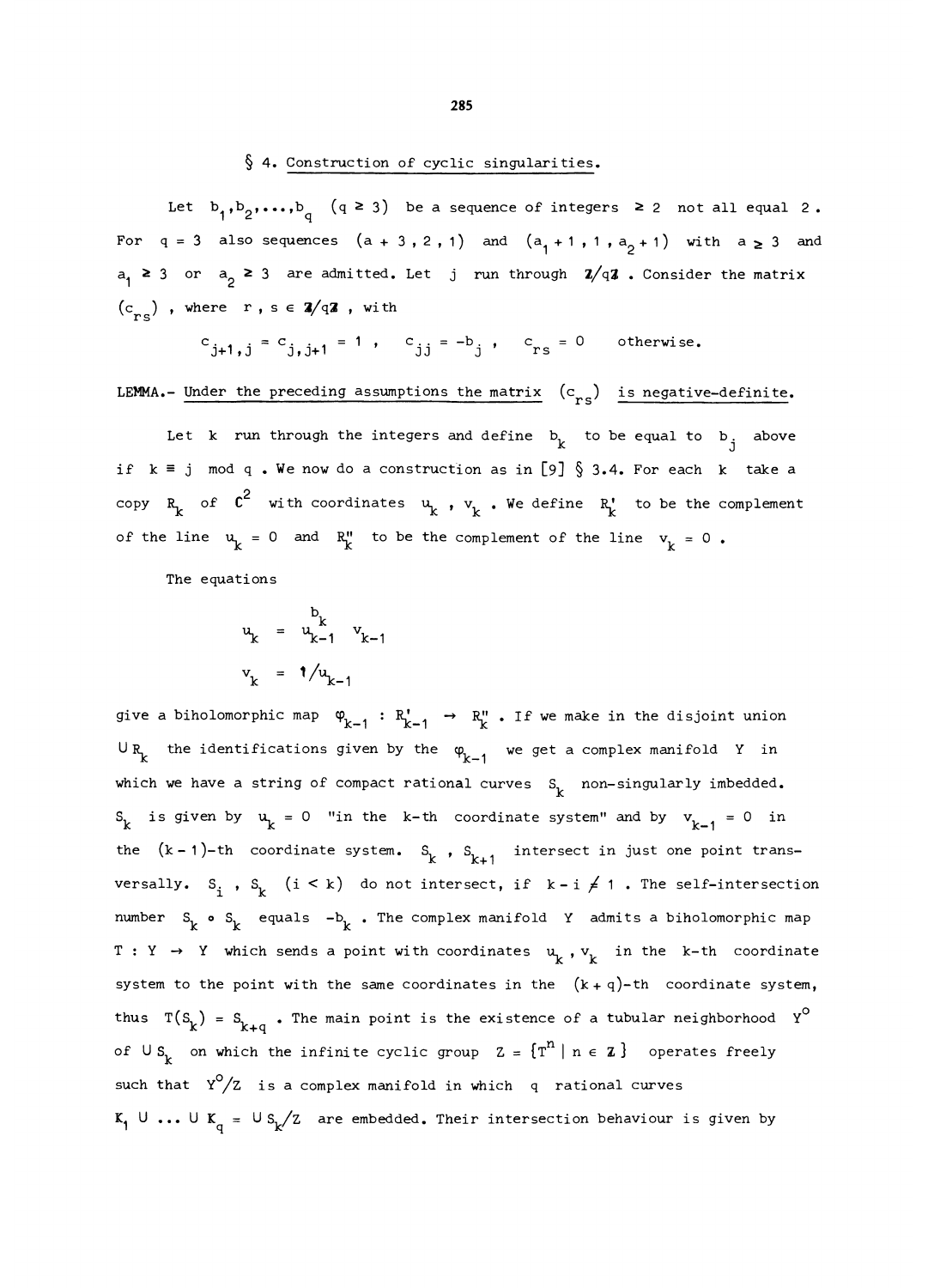the negative-definite matrix  $c_{res}$  (see Lemma).

According to Grauert [4] the curves  $K_1 \cup ... \cup K_q$  can be blown down to a singular point x in a complex space where x has by construction a cyclic resolution as defined in  $\S$  3.

THEOREM.- Let  $\beta = [b_1,\ldots,b_q, b_1,\ldots,b_q, \ldots]$ . Then  $M = 2\beta \oplus 2-1$  is a Z-module contained in  $k = \Phi(\beta)$ . Suppose  $((b_1,...,b_q))$  is the m-th power of a primitive cycle. Then the local ring at the singular point x constructed above is isomorphic to the local ring described in the second proposition of  $\S$  1 provided  $[U_{\mathbf{M}}^{+} : V] = m$ .

The proof will be published elsewhere.

#### § 5. Applications.

The resolution of the cusps can be used to calculate certain numerical invariants of  $H \times H/G$ ,  $(\overline{H \times H/G})/\sigma$ , for example, where  $\sigma : H \times H \rightarrow H \times H$ is the permutation of the factors as before. We have to use a result of Harder [8]. Compare the lecture of Serre in this Seminar. We mention two cases.

1. For a cusp  $x = (M, V)$  with a resolution as in the theorem of  $\S$  3 we put

$$
\varphi(x) = \frac{1}{3} \left( \sum_{j=1}^{q} K_j \cdot K_j \right) + q
$$
.

The number  $\varphi(x)$  is essentially the value at 1 of a certain L-function.  $\varphi(x)$  vanishes if the quadratic form f on M (see (11)) is equivalent to  $-f$ (under an automorphism of M which need not be orientation preserving).

THEOREM.- Suppose  $a > 6$ , square free,  $a \neq 0$  (3). Put  $k = \mathbb{Q}(\sqrt{a})$ . Using the notation of  $§$  1 we have :

The signature of the (non-compact) rational homology manifold  $H \times H/G$ The signature<br>
equals  $\sum_{x \in C} \varphi(x)$ .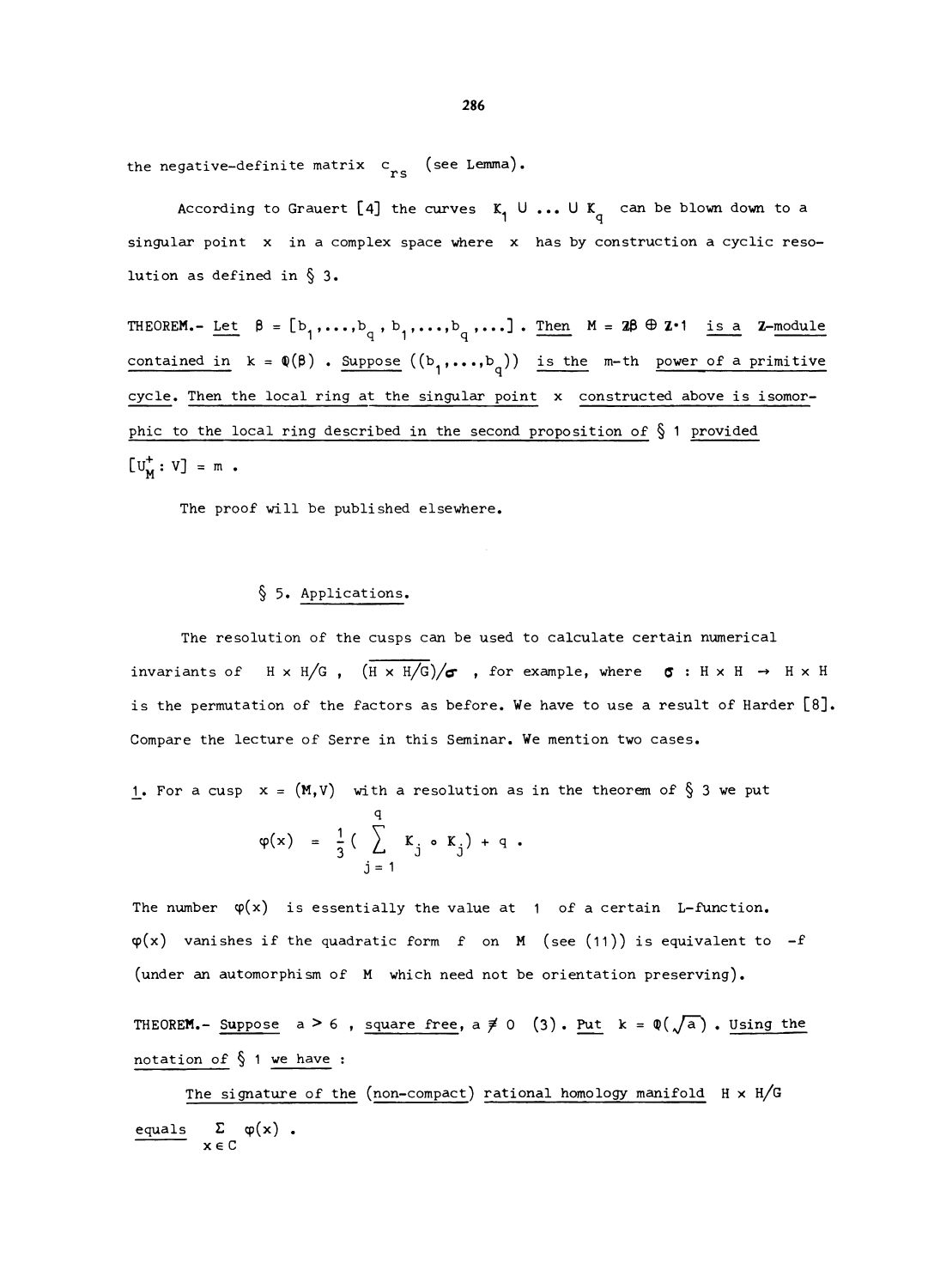2. For a prime  $p \equiv 1 \mod 4$  we shall calculate the arithmetic genus  $\hat{\chi}_p$  of the non singular model of the compact algebraic surface  $(\overline{H} \times \overline{H/G})/\sigma$  for  $k = \mathbb{Q}(\sqrt{p})$ . Information on the fixed points (see  $\S$  1) is needed. The following result is closely related to theorems of Freitag [2] and Busam [1], see in particular [1]  $\S$  7.

THEOREM.- Let p be a prime  $\equiv$  1 mod 4 and p > 5. Put k =  $\mathbb{Q}(\sqrt{p})$ . The arithmetic genus  $\hat{\chi}_p$  is given by

$$
48 \hat{\chi}_p = 12 \zeta_k(-1) + 3h(-p) + 4h(-3p) - p + 8\varepsilon + 12 \delta + 29
$$

where  $\varepsilon = 1$  for  $p \equiv 1 \mod 3$ ,  $\varepsilon = 0$  for  $p \equiv 2 \mod 3$ ,  $\delta = 1$  for  $p \equiv 1 \mod 8$ ,  $\delta = 0$  for  $p \equiv 5 \mod 8$ . ( $\zeta_k$  is the Zeta-function of the field k .)

For  $\zeta_{\mathbf{k}}(-1)$  we have the following formula [14]

$$
\zeta_{k}(-1) = \frac{1}{30} \sum_{\substack{b \text{ odd} \\ 1 \leq b < \sqrt{p}}} \sigma_{1} \left( \frac{p - b^{2}}{4} \right) ,
$$

where  $\sigma_{1}(n)$  is the sum of the divisors of n.

By calculations of R. Lundquist, Don Zagier and myself there are exactly 24 primes  $\equiv$  1 mod 4 for which the arithmetic genus equals 1, namely all such primes smaller than the prime 193 and 197, 229, 269, 293, 317. For  $p = 5$ the surface  $(\overline{H \times H/G})/\sigma$  is rational (Gundlach [6]). Which of the 23 others are rational ?

Final joke : At the end of my dissertation [9] I claim that there are no cycles in a resolution. This is nonsense, as I know for a long time, and as this talk proves, I hope.